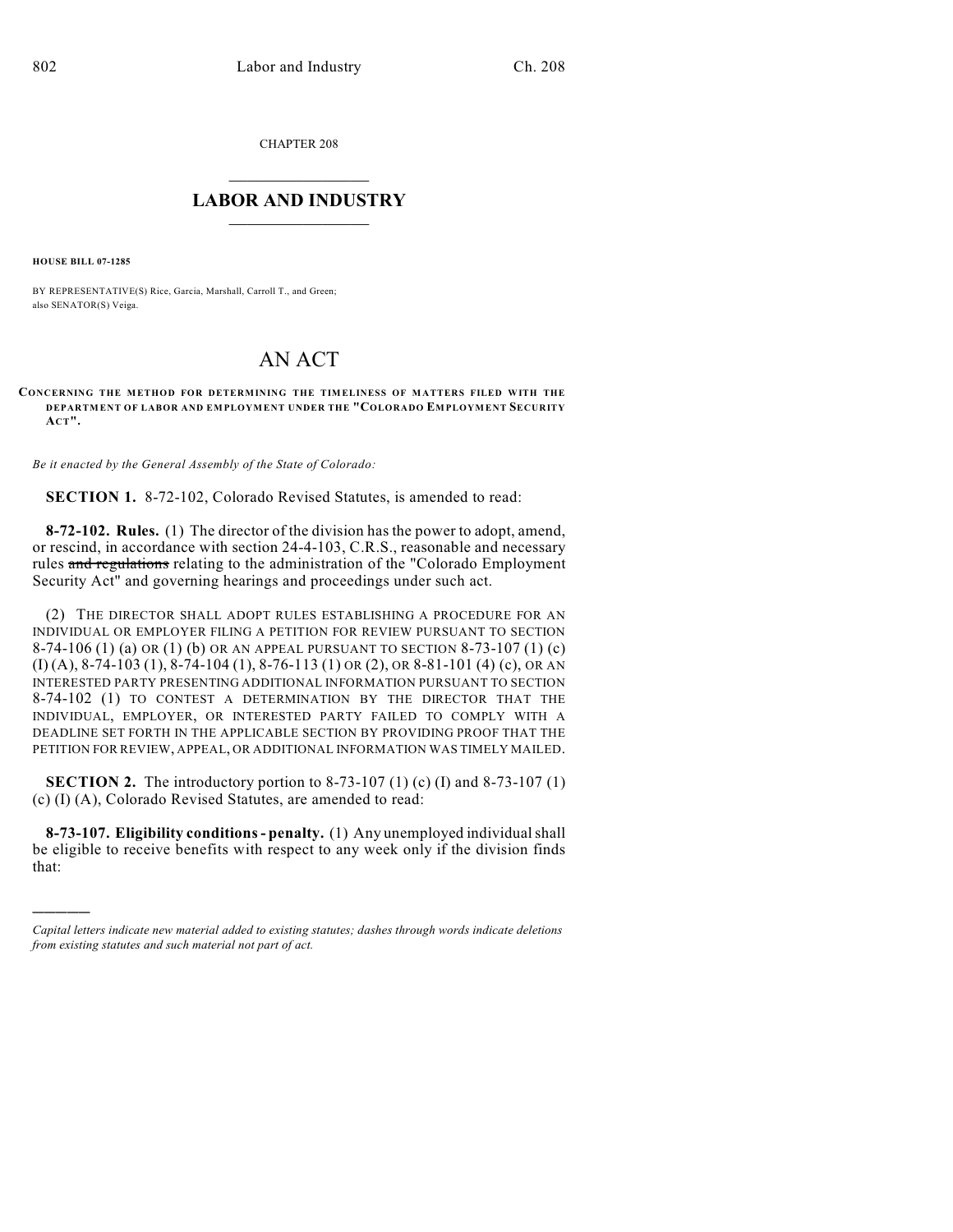(c) (I) He THE INDIVIDUAL is able to work and is available for all work deemed suitable pursuant to the provisions of section 8-73-108, and, with respect thereto:

(A) Decisions of the division regarding the ability of the claimant to work, the availability of the claimant for work, and the claimant's active search for work may be appealed by the claimant or by any employer whose account may be charged with any benefits paid pursuant to such decision, if the appeal is made RECEIVED within  $f$ ffteen TWENTY calendar days, as defined in section 8-70-103 (5), after the date on the notice of any such decision;

**SECTION 3.** 8-74-102 (1), Colorado Revised Statutes, is amended to read:

**8-74-102. Deputy's decision.** (1) Upon receipt of a claim, the division shall notify any other interested parties of the claim by mail or electronic means in accordance with such rules as the director of the division may promulgate. Such interested parties shall be afforded twelve calendar days from AFTER the date of such notice of the claim to present any information pertinent to the claim by mail, telephone, or electronic means in accordance with such rules as the director of the division may promulgate. Such information shall be postmarked, if mailed, or received by the division if submitted in person or by electronic means, within twelve calendar days from AFTER said date. If the twelfth calendar day falls on a weekend or a state holiday, such date shall be moved to the first working day immediately following such weekend or holiday. The interested party may present information out of time only if good cause is shown. A deputy to be designated by the director of the division shall promptly examine all materials submitted. Whenever information submitted is not clearly adequate to substantiate a decision, the deputy shall promptly seek the necessary information. If it is necessary to obtain information by mail from any source, the information shall be received by the division no later than seven calendar days from AFTER the date of the request for information. On the basis of the deputy's review, the deputy shall determine the validity of the claim and, if valid, when payment shall commence, the amount payable, and the duration of payment. The deputy shall issue a decision in all cases, even if the claimant has insufficient qualifying wages, unless the interested employer did not receive notice of the claim, except when the separation from employment is due to a lack of work and no alleged disqualifying circumstances are indicated. The deputy's decision shall set forth findings of fact, conclusions of law, and an order. The division shall promptly provide all interested parties with copies of the deputy's decision.

**SECTION 4.** 8-74-103 (1), Colorado Revised Statutes, is amended to read:

**8-74-103. Hearing officer review.** (1) Any interested party who is dissatisfied with a deputy's decision may appeal that decision and obtain a hearing covering any issue relevant to the disputed claim. The issue of a claimant's availability will be relevant to the extent set forth in section 8-73-107 (1) (c) (I) (A). The initial appeal shall be to a hearing officer designated by the director of the division and must be postmarked, if mailed, or received by the division if submitted in person or by electronic means, within fifteen TWENTY calendar days from AFTER the date of notification of the decision of the deputy in accordance with such rules as the director of the division may promulgate. "Deputy", as used in this article, means a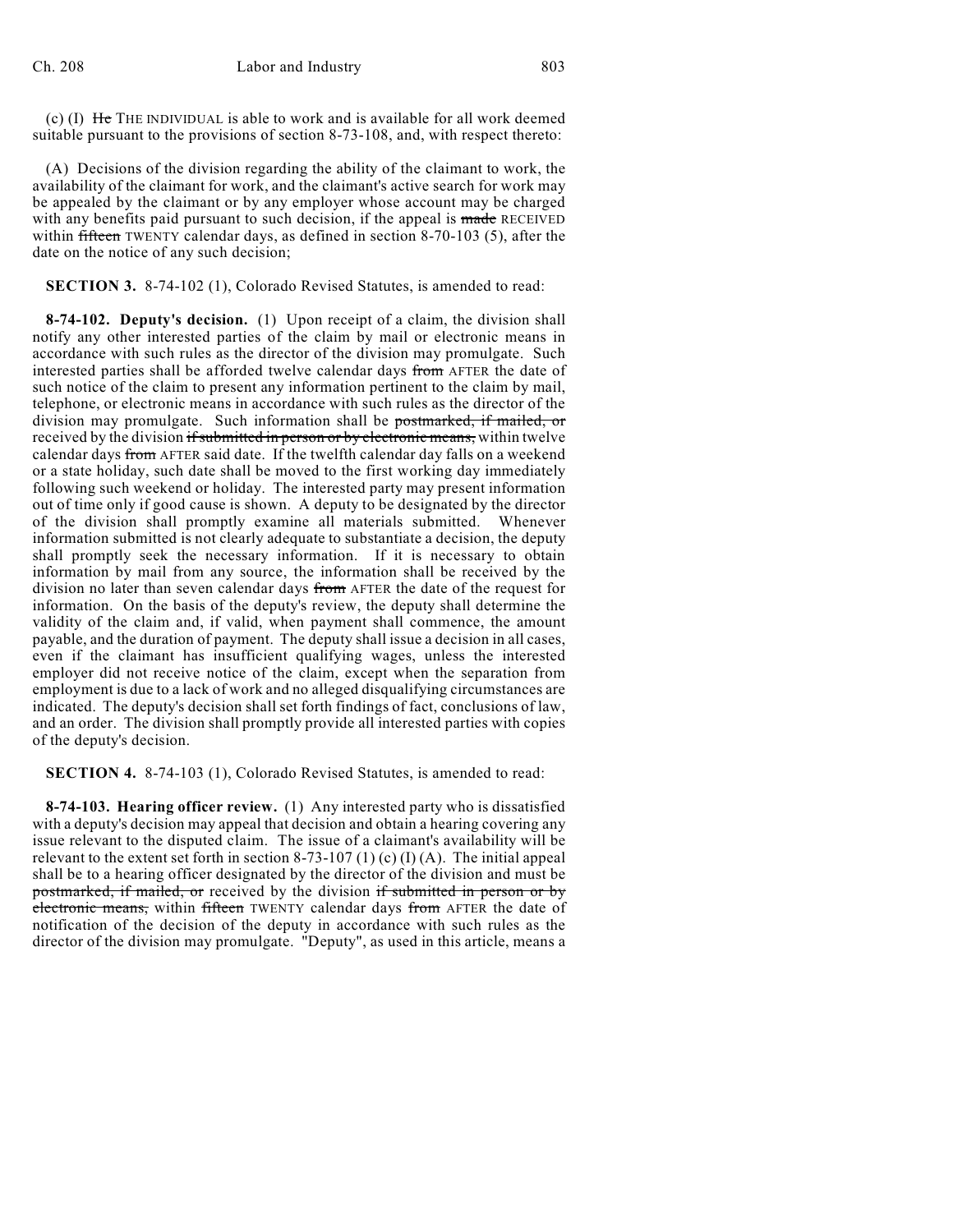804 Labor and Industry Ch. 208

person who adjudicates claims for the division when Colorado is the paying state. Wages paid in Colorado and transferred to another state in which the claimant has filed shall not be subject to adjudication by a deputy of the division or to an appeal directed to this state.

**SECTION 5.** 8-74-104 (1), Colorado Revised Statutes, is amended to read:

**8-74-104. Industrial claim appeals office review.** (1) Any interested party who is dissatisfied by a hearing officer's decision may appeal that decision and obtain administrative review by the industrial claim appeals office. Any such appeal must be postmarked, if mailed, or received by the industrial claim appeals office if submitted in person or by electronic means, within fifteen TWENTY calendar days from AFTER the date of notification of the decision of the hearing officer. The director of the division may prescribe rules for the conduct of such appeals, including apportionment of transcript costs (not to exceed the actual costs of such materials), filing methods, briefing schedules, and similar matters.

**SECTION 6.** 8-74-106 (1) (a) and (1) (b), Colorado Revised Statutes, are amended to read:

**8-74-106. Time limits and procedures for appeal within the division.** (1) The following procedures and limitations shall apply to all appeals taken pursuant to this article:

(a) Any party may petition for review of a deputy's decision by filing a petition therefor with the division within fifteen TWENTY calendar days after the date of notification of such decision. Notification of the decision shall be by personal delivery of the decision to an interested party or by mailing a copy of the decision to the last-known address shown in the division records of an interested party and to the interested party's attorney or representative of record, if any, or by electronic means. The date of notification shall be the date of personal delivery, the date of transmission as recorded by the division, if notification is made by electronic means, or the date of mailing of a decision.

(b) Unless, within fifteen TWENTY calendar days after the date of notification of a deputy's decision, an interested party petitions for review of such decision, the decision shall be final. Petitions for review may be accepted out of time only for good cause shown and in accordance with regulations RULES adopted by the director of the division.

**SECTION 7.** 8-76-113 (1) and (2), Colorado Revised Statutes, are amended to read:

**8-76-113. Protest - appeal - filed by an employer.** (1) Any employer who wishes to appeal a determination of liability for taxes, a determination of coverage under the provisions of articles 70 to 82 of this title, or a seasonality determination pursuant to section 8-73-106 may file a written notice of appeal with the division in such form and manner as the director of the division may prescribe by rule, including in person, by mail, or by electronic means. Except as otherwise provided by this section, proceedings on appeal shall be governed by the provisions of article 74 of this title. No appeal shall be heard unless the notice of appeal has been